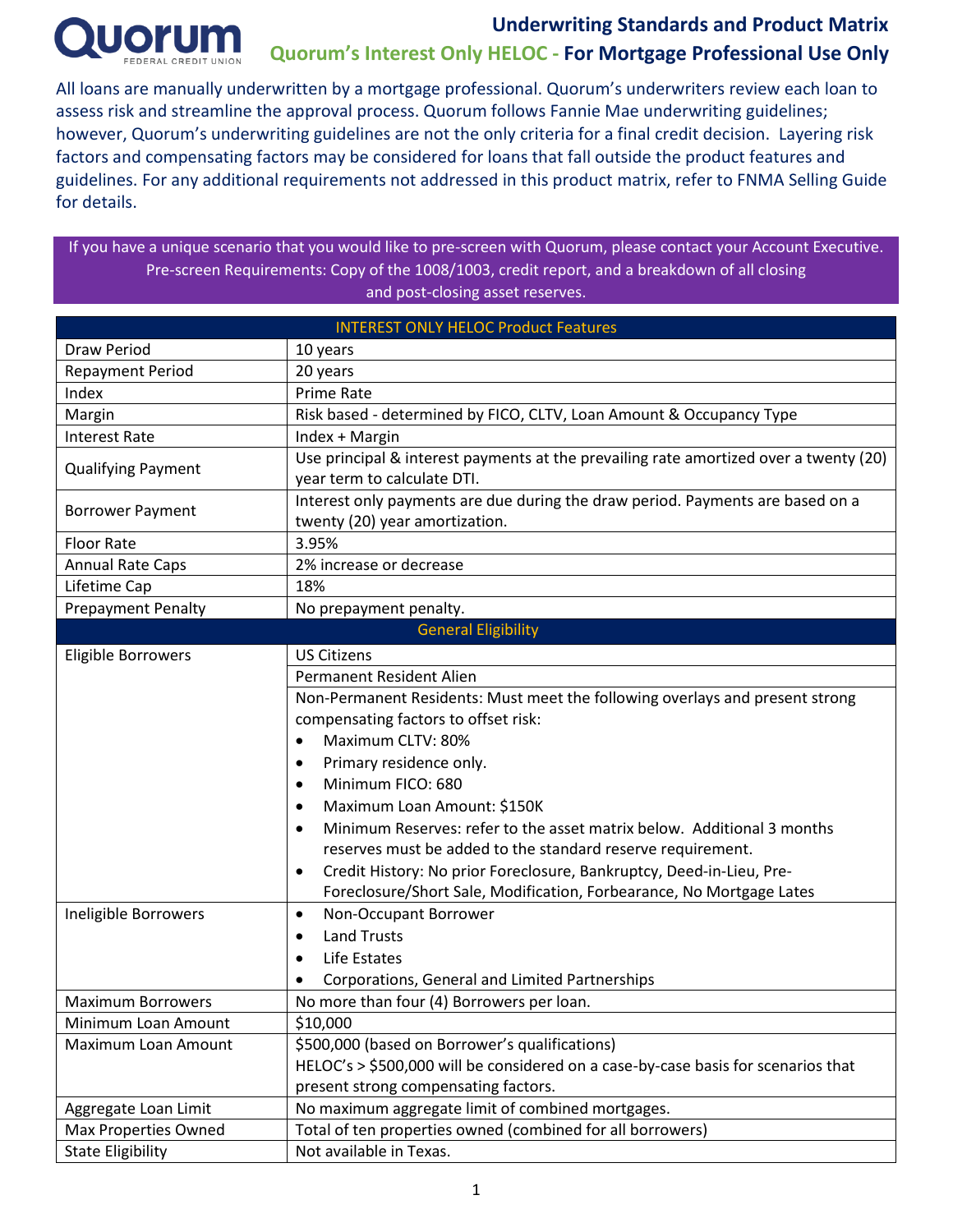

# **Underwriting Standards and Product Matrix**

# **Quorum's Interest Only HELOC - For Mortgage Professional Use Only**

| Ineligible First Lien Types        | Quorum does not provide subordinate financing for non-QM first lien mortgages            |
|------------------------------------|------------------------------------------------------------------------------------------|
|                                    | except interest only first mortgages (Principal & Interest payment used for DTI          |
|                                    | qualification on all Interest Only loans).                                               |
|                                    | Examples of non-QM loans:                                                                |
|                                    | Negative Amortization First Mortgage, Balloon and Loan Terms > 30 years                  |
|                                    | Credit                                                                                   |
|                                    |                                                                                          |
| <b>Maximum Housing Ratio</b>       | 38%                                                                                      |
| Maximum Debt Ratio                 | 43%                                                                                      |
|                                    | 45% for CLTV < 80% and FICO >720                                                         |
| Credit Report                      | A triple merge credit report is required for Borrowers and will use our score for        |
|                                    | qualifying the Borrower. Quorum follows Fannie Mae guidelines for determining the        |
|                                    | Borrowers qualifying credit score.                                                       |
| Minimum FICO                       | 600                                                                                      |
| <b>Minimum Tradelines</b>          | A minimum of three tradelines, open or closed, that have been evaluated at least         |
|                                    | twelve (12) months. Cannot include self-reported tradelines.                             |
| <b>Contingent Liability</b>        | Can be excluded with proof that primary obligor has been making timely payments          |
|                                    | for last twelve (12) months.                                                             |
| <b>Unsecured Debt</b>              | High use of unsecured debt (> 20% of annual income) presents additional risk factors     |
|                                    | and may result in a decline.                                                             |
| <b>Student Loans</b>               | Student Loans will be underwritten to FNMA Guidelines. We will accept LP for             |
|                                    | simultaneous transactions with eligible LP findings.                                     |
| Paying Down/Off Debt to            | Not Permitted on CLTV > 90%.                                                             |
| Qualify for DTI purposes           | Payoff or paydown of debt solely to qualify must be carefully evaluated and              |
|                                    | considered in the overall loan analysis. The Borrower's history of credit use will be a  |
|                                    | factor in determining whether the appropriate approach is to include or exclude          |
|                                    |                                                                                          |
|                                    | debt for qualification.                                                                  |
| <b>Current Principal Residence</b> | Current principal residence is pending sale, but the transaction will not close with     |
| <b>Pending Sale</b>                | title transfer to the new owner prior to the Borrower purchasing a new principal         |
|                                    | residence.                                                                               |
|                                    | Max DTI: 49.99%<br>$\bullet$                                                             |
|                                    | Current PITI and the proposed PITI must be used in qualifying the Borrower.<br>$\bullet$ |
|                                    | Copy of fully executed listing agreement or contract of sale.                            |
| Mortgage Lates                     | 0x30 in the last 24 months, if lates occurred in months 25-36, letter of explanation is  |
|                                    | required.                                                                                |
| <b>Tax Liens</b>                   | Must be paid prior to/at closing.                                                        |
| <b>IRS Installment Plan</b>        | Quorum follows Fannie Mae guidelines for IRS repayment plans. Quorum cannot              |
|                                    | accept the payment plan if the unpaid taxes are reflected as a lien on credit or title.  |
| Foreclosure, Bankruptcy,           | Quorum follows Fannie Mae guidelines for seasoning requirements however these            |
| Deed-in-Lieu, Pre-Foreclosure      | overlays will apply regardless of the timing of the event:                               |
| or Short Sale                      | Max DTI: 34/38%<br>$\bullet$                                                             |
|                                    | Max CLTV: 90%<br>$\bullet$                                                               |
|                                    | <b>FICO: 700</b><br>$\bullet$                                                            |
|                                    | MAX Loan Amount: \$200K                                                                  |
|                                    | $\bullet$                                                                                |
|                                    | Minimum Reserves: 12 Months                                                              |
| Modification, Deferment or         | Quorum follows Fannie Mae guidelines for qualifying however, the following               |
| Forbearance                        | overlays would apply if the event occurred is within the last 3 years:                   |
|                                    | Max DTI: 34/38%<br>٠                                                                     |
|                                    | Max CLTV: 90%<br>$\bullet$                                                               |
|                                    | <b>FICO: 700</b><br>$\bullet$                                                            |
|                                    | MAX Loan Amount: \$200K<br>٠                                                             |
|                                    | Minimum Reserves: 12 Months                                                              |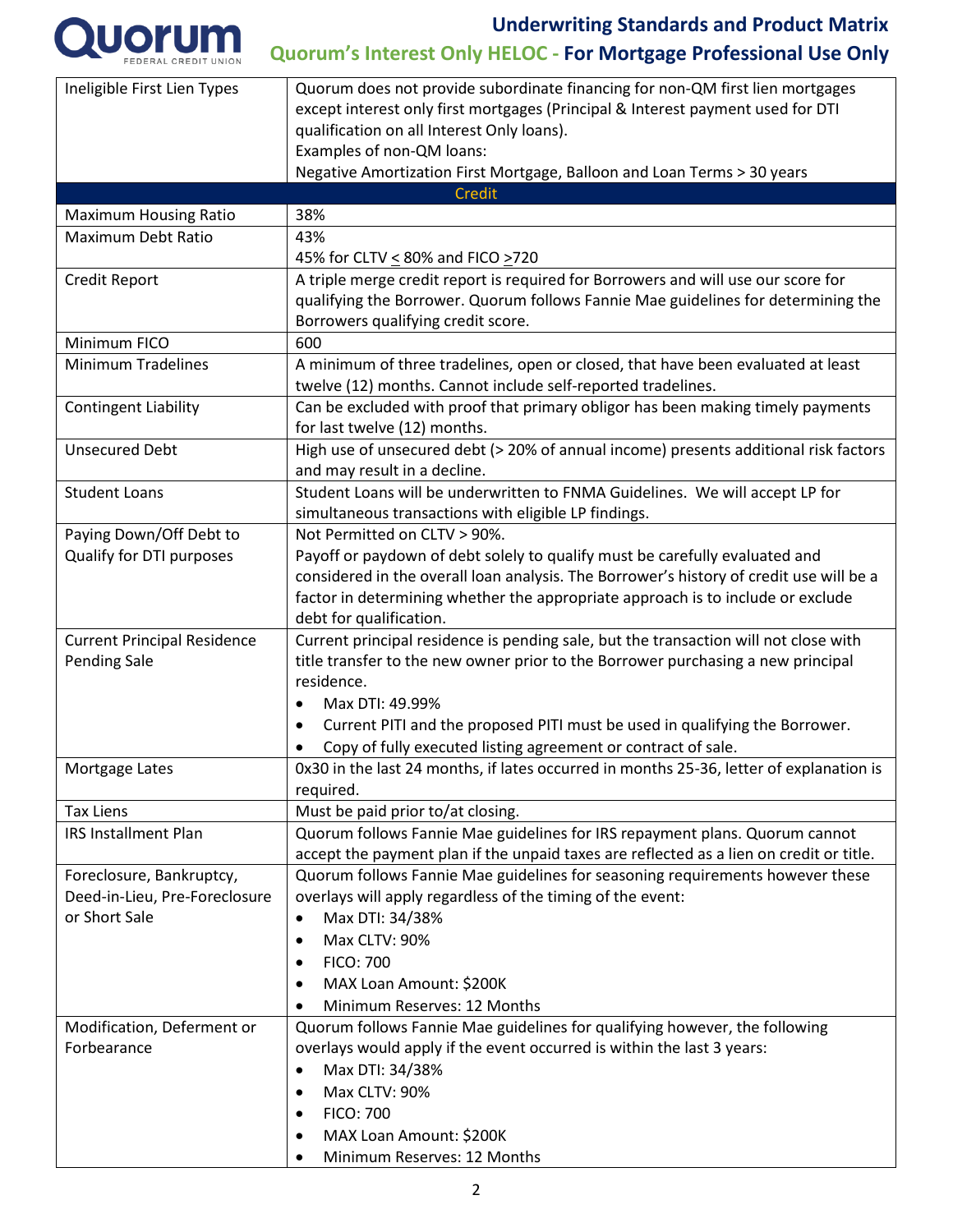

|                                | Exception may be granted on a case-by-case basis if underwriting deems that the                                                                                    |  |  |  |  |  |
|--------------------------------|--------------------------------------------------------------------------------------------------------------------------------------------------------------------|--|--|--|--|--|
|                                | Modification, Deferment or Forbearance was not related to hardship and original<br>mortgage terms were not modified. Additional documentation will include but not |  |  |  |  |  |
|                                | limited to the following:                                                                                                                                          |  |  |  |  |  |
|                                | LOE from Borrower - reason for the Modification, Deferment or Forbearance.<br>$\bullet$                                                                            |  |  |  |  |  |
|                                | Credit report and VOM to show satisfactory payment history and no mortgage<br>$\bullet$                                                                            |  |  |  |  |  |
|                                | lates in last 3 years.                                                                                                                                             |  |  |  |  |  |
|                                | <b>Income and Employment</b>                                                                                                                                       |  |  |  |  |  |
| Day 1 Certainty                | Day 1 Certainty permitted for income.                                                                                                                              |  |  |  |  |  |
| <b>Employment History</b>      | Verify start/end dates for all employers from the most recent two years (written VOE                                                                               |  |  |  |  |  |
|                                | or verbal is acceptable) and explain any employment gaps > 30 days.                                                                                                |  |  |  |  |  |
| Self Employed                  | Two years signed tax returns with all schedule unless DU/LP only require one,                                                                                      |  |  |  |  |  |
|                                | Quorum will follow the findings. All jumbo loans will require 2 years.                                                                                             |  |  |  |  |  |
|                                | Quorum requires an executed 4506T form at closing on all self-employed Borrowers                                                                                   |  |  |  |  |  |
|                                | and Borrowers employed by family.                                                                                                                                  |  |  |  |  |  |
| <b>RSU Income</b>              | Permitted using Freddie Mac Guidelines.                                                                                                                            |  |  |  |  |  |
| Income from Departing          | Heavy scrutiny will be placed on these transactions. All Borrowers must have                                                                                       |  |  |  |  |  |
| Residence                      | compensating factors to offset the risk. To include income from departing residence,                                                                               |  |  |  |  |  |
|                                | Quorum require the following:                                                                                                                                      |  |  |  |  |  |
|                                | Copy of fully executed lease agreement.<br>$\bullet$                                                                                                               |  |  |  |  |  |
|                                | Copy of security deposit and first month's rent check.                                                                                                             |  |  |  |  |  |
|                                | Copy of bank statement reflecting the deposit.<br>$\bullet$                                                                                                        |  |  |  |  |  |
|                                | Collateral                                                                                                                                                         |  |  |  |  |  |
| <b>Eligible Property Types</b> | 1-4 Unit<br>$\bullet$                                                                                                                                              |  |  |  |  |  |
|                                | <b>PUDs</b><br>$\bullet$                                                                                                                                           |  |  |  |  |  |
|                                | <b>Warrantable Condos</b>                                                                                                                                          |  |  |  |  |  |
|                                | Townhouse<br>$\bullet$                                                                                                                                             |  |  |  |  |  |
| Ineligible Property Types      | Co-ops<br>$\bullet$                                                                                                                                                |  |  |  |  |  |
|                                | <b>Leasehold Properties</b>                                                                                                                                        |  |  |  |  |  |
|                                | <b>Manufactured Homes</b><br>$\bullet$                                                                                                                             |  |  |  |  |  |
| Condos                         | Must be FNMA warrantable. Limited review permitted meeting FNMA                                                                                                    |  |  |  |  |  |
|                                | requirements. CLTV >90% must have full review.                                                                                                                     |  |  |  |  |  |
| Occupancy Type                 | Primary Residence and Second Homes                                                                                                                                 |  |  |  |  |  |
| Appraisal                      | Simultaneous Transactions: Quorum will accept the first mortgage lender's                                                                                          |  |  |  |  |  |
|                                | appraisal for simultaneous loan transactions. All appraisals are subject to the                                                                                    |  |  |  |  |  |
|                                | underwriter's review and Quorum may order our own appraisal at our cost if it is                                                                                   |  |  |  |  |  |
|                                | needed to support value.                                                                                                                                           |  |  |  |  |  |
|                                | Please refer to the Valuation Eligibility Matrix.                                                                                                                  |  |  |  |  |  |
|                                | Standalone Transactions: Quorum will order the appraisal on a standalone                                                                                           |  |  |  |  |  |
|                                | transaction through a third-party vendor.                                                                                                                          |  |  |  |  |  |
|                                | Delayed Standalone: Quorum will accept the first mortgage lender's appraisal for<br>$\bullet$                                                                      |  |  |  |  |  |
|                                | delayed standalone transactions as long as the appraisal is dated within 120 days                                                                                  |  |  |  |  |  |
|                                | of our closing date. PIW's are not permitted. All appraisals are subject to the                                                                                    |  |  |  |  |  |
|                                | underwriter's review and Quorum may require a new appraisal if it is needed to                                                                                     |  |  |  |  |  |
|                                | support value.                                                                                                                                                     |  |  |  |  |  |
|                                | Please refer to the Valuation Eligibility Matrix.                                                                                                                  |  |  |  |  |  |
|                                | Age Requirements: Appraisal is good for 120 days (re-certifications allowed on a                                                                                   |  |  |  |  |  |
|                                | case-by-case basis).                                                                                                                                               |  |  |  |  |  |
|                                | For transactions that allow for AVM's: AVM's will be ordered by Quorum and                                                                                         |  |  |  |  |  |
|                                | will be reviewed by underwriting to determine if the value is supported. If the                                                                                    |  |  |  |  |  |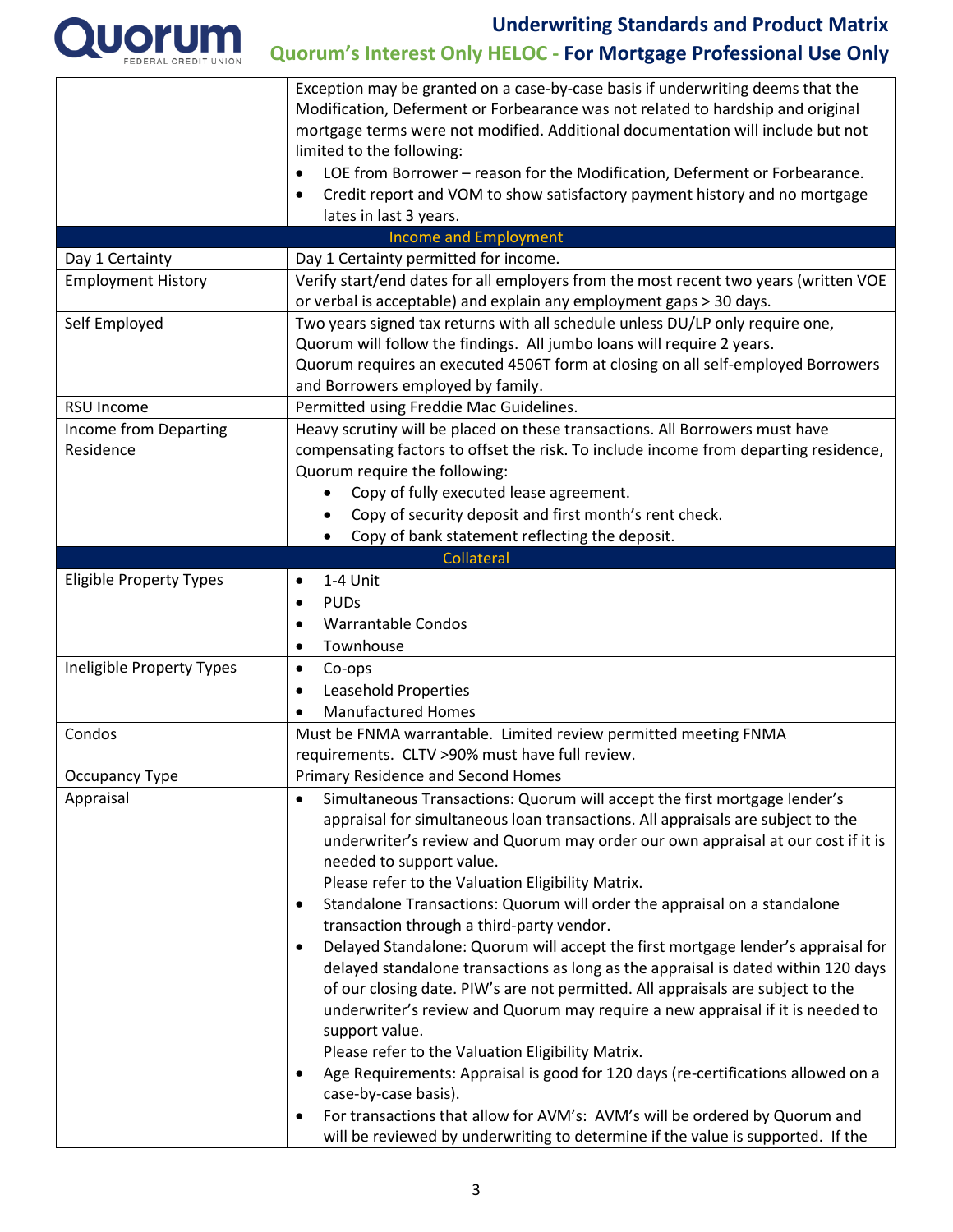

|                                       | underwriter deems the value is not supported, we will upgrade the report to a                                           |
|---------------------------------------|-------------------------------------------------------------------------------------------------------------------------|
|                                       | drive-by, desktop, full appraisal, or other valuation methods.                                                          |
|                                       | For transactions that allow for PIW's: The AUS findings must reflect both the 1st<br>$\bullet$                          |
|                                       | and 2nd mortgage transaction and the correct LTV/CLTV. Refer to valuation                                               |
|                                       | matrix for eligibility.                                                                                                 |
| Seasoning                             | Six (6) months seasoning. If the home was purchased less than 6 months ago, we will                                     |
|                                       | use the lower of the purchase price or the appraisal value to determine the CLTV. A                                     |
|                                       | new valuation will be required if the original appraisal is expired.                                                    |
| <b>Refinance of Listed Properties</b> | Six (6) months seasoning. Must remove listing prior to submitting application (CLTV                                     |
|                                       | max reduced to 80% if property was listed within the last six (6) months).                                              |
| Power of Attorney (POA)               | POA must be specific to the transaction and must state both the first and second                                        |
|                                       | transaction separately. Cash out transactions not permitted. A copy of the POA must                                     |
|                                       | be reviewed and approved by Quorum prior to CTC and recorded at closing.                                                |
| <b>Trust Agreements</b>               | Permitted based on FNMA guidelines. Irrevocable Trusts not permitted. If the loan is                                    |
|                                       | held in a trust, a copy of the fully executed trust agreement with all amendments                                       |
|                                       | must be reviewed and approved by Quorum prior to CTC.                                                                   |
| <b>Title Insurance</b>                | Required on all first lien HELOC's.                                                                                     |
|                                       | Required on second Lien HELOCs for loan amount $\geq$ \$250,000.                                                        |
|                                       | <b>Assets</b>                                                                                                           |
| Day 1 Certainty                       | Day 1 Certainty permitted for assets                                                                                    |
| <b>Business Assets</b>                | Permitted only for Borrowers that have 100% ownership in the business.                                                  |
|                                       |                                                                                                                         |
|                                       | <b>Documentation Requirements include:</b>                                                                              |
|                                       | 1. Letter from CPA, Third Party or Borrower to document the following:                                                  |
|                                       | Funds will not have a negative effect on business cash flow.                                                            |
|                                       | Funds are not an advancement or loan of future earnings or cash                                                         |
|                                       | distributions.                                                                                                          |
|                                       | 3 months bank statements.<br>2.                                                                                         |
|                                       | 3. Copy of year-to-date P&L.                                                                                            |
|                                       | Underwriter will complete a cash flow analysis using most recent 3 months business                                      |
|                                       | bank statements to determine impact of funds withdrawal from business.                                                  |
| <b>Asset Reserves</b>                 | Asset reserves must be from the Borrower's funds.                                                                       |
|                                       | Quorum does not allow gift funds to be used as reserves.                                                                |
|                                       | Refer to the Reserve Matrix in this document.                                                                           |
| Minimum Borrower                      | 5% minimum contribution from Borrower.                                                                                  |
| Contribution                          |                                                                                                                         |
| Minimum Reserve                       | See HELOC matrix included in this document for the minimum reserve requirement.                                         |
| Requirement                           | Minimum reserves include principal and interest payment for both the first and<br>second mortgage, taxes and insurance. |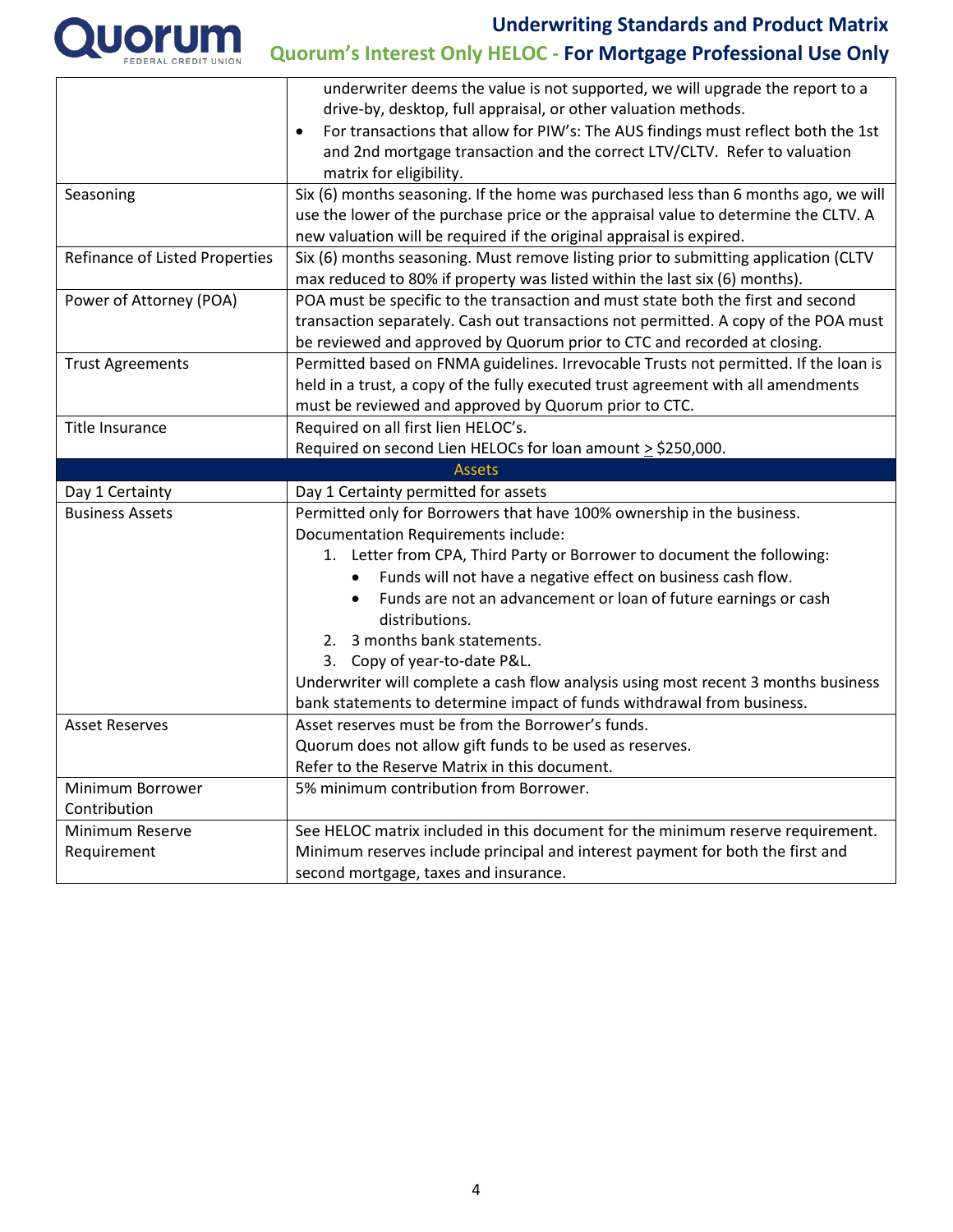

### **Underwriting Standards and Product Matrix**

**Quorum's Interest Only HELOC - For Mortgage Professional Use Only**

| Layering Risks & Compensating Factors |                                                                                                                  |  |  |  |  |  |
|---------------------------------------|------------------------------------------------------------------------------------------------------------------|--|--|--|--|--|
|                                       | (Examples of Layering Risk Factors and Compensating Factors That Are Considered in Underwriting)                 |  |  |  |  |  |
| Layering Risk Factors                 | Attributes near guideline limits<br>$\bullet$                                                                    |  |  |  |  |  |
| Payment shock (> 150%)<br>$\bullet$   |                                                                                                                  |  |  |  |  |  |
|                                       | Use of unsecured debt (> 20% of total unsecured debt divided by annual income<br>$\bullet$                       |  |  |  |  |  |
|                                       | High DTI (> 36%)<br>$\bullet$                                                                                    |  |  |  |  |  |
|                                       | CLTV (> 85%)<br>٠                                                                                                |  |  |  |  |  |
|                                       | Adverse credit history<br>$\bullet$                                                                              |  |  |  |  |  |
|                                       | Variable pay being used to qualify especially when variable pay exceeds 25% of<br>$\bullet$<br>the base salary   |  |  |  |  |  |
|                                       | Debt consolidation<br>$\bullet$                                                                                  |  |  |  |  |  |
|                                       | Paying down/off debt to qualify for DTI purposes<br>$\bullet$                                                    |  |  |  |  |  |
|                                       | Using departing residence rental income to meet the DTI qualifications<br>$\bullet$                              |  |  |  |  |  |
|                                       | Rapid appreciation in subject property market area                                                               |  |  |  |  |  |
|                                       | Minimal assets (< 12 months PITI reserves)                                                                       |  |  |  |  |  |
|                                       | Gift funds<br>$\bullet$                                                                                          |  |  |  |  |  |
| <b>Compensating Factors</b>           | Substantial assets (24 months of reserves including liquid)<br>$\bullet$                                         |  |  |  |  |  |
|                                       | Low CLTV (< 85%)<br>$\bullet$                                                                                    |  |  |  |  |  |
|                                       | Low DTI (< 36%)<br>$\bullet$                                                                                     |  |  |  |  |  |
|                                       | FICO Score 780+<br>$\bullet$                                                                                     |  |  |  |  |  |
|                                       | Strong credit history<br>$\bullet$                                                                               |  |  |  |  |  |
|                                       | Low use of unsecured debt (< 20% of total unsecured debt divided by annual<br>$\bullet$<br>income)               |  |  |  |  |  |
|                                       | Job stability and solid/stable income sources (five (5) years with current<br>$\bullet$<br>employer/base income) |  |  |  |  |  |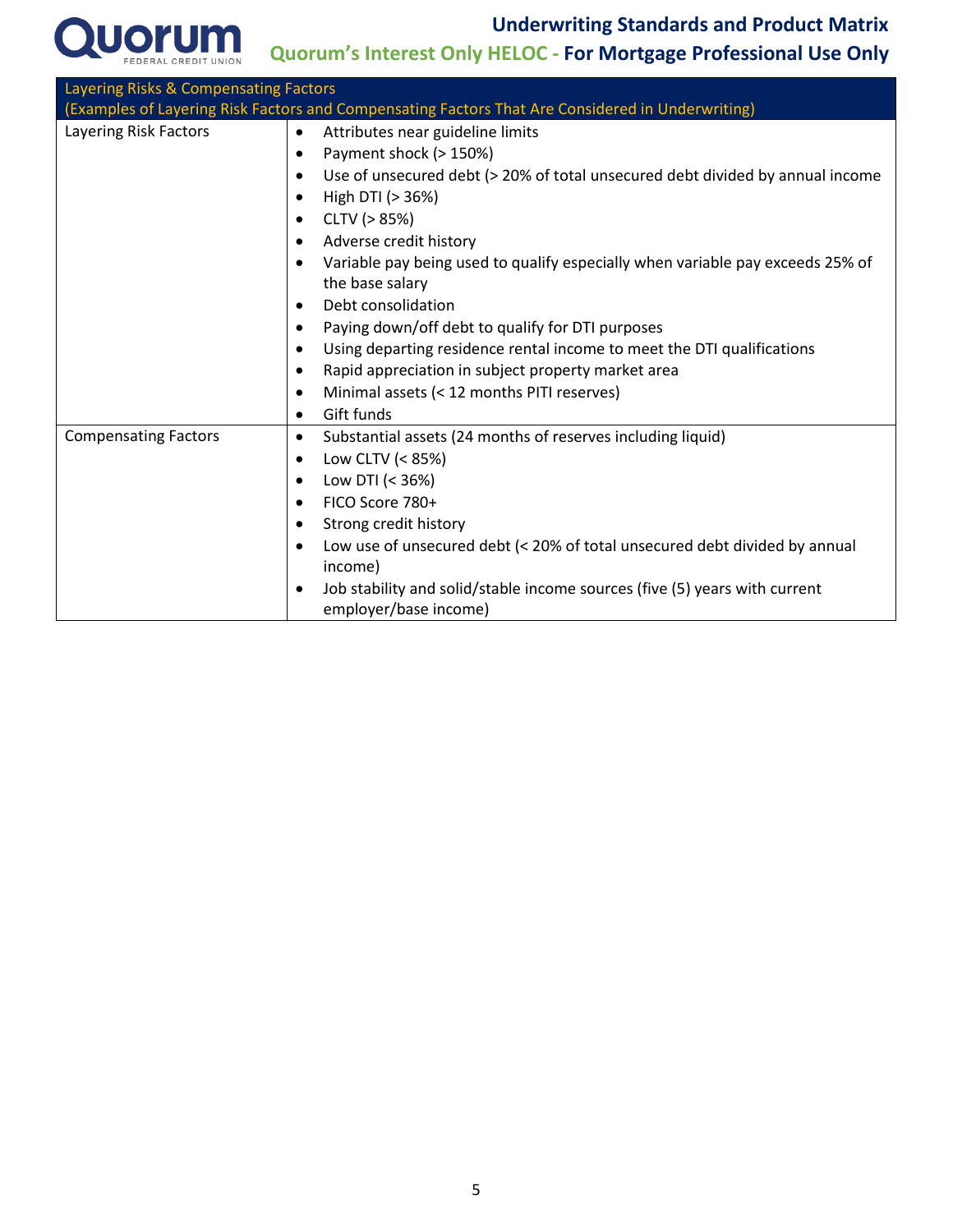

HELOC Rates:

Rates effective as of 06/20/2022

Current Prime Rate: 4.75%

Floor Rate: Rates cannot go below floor rate of 3.95%\*

|                                                                                                            |                                                                                                      |                                                     |                |                            |               |           |               | <b>Max Loan</b> |
|------------------------------------------------------------------------------------------------------------|------------------------------------------------------------------------------------------------------|-----------------------------------------------------|----------------|----------------------------|---------------|-----------|---------------|-----------------|
| CLTV %                                                                                                     | $0 - 60$                                                                                             | 60.01-70                                            | 70.01-80       | $80.01 - 85$               | 85.01-90      |           | 90.01-95      | Amount          |
| <b>Credit Rating</b>                                                                                       |                                                                                                      |                                                     |                |                            |               |           |               |                 |
| $800+$                                                                                                     | Prime + 0.00%                                                                                        | Prime + 0.75%                                       | Prime + 0.75%  | Prime + 1.00%              | Prime + 1.00% |           | Prime +3.625% | \$500,000       |
| 780-799                                                                                                    | Prime + 0.00%                                                                                        | Prime + 1.25%                                       | Prime + 1.25%  | Prime +1.625%              | Prime +1.625% |           | Prime + 4.25% | \$500,000       |
| 760-779                                                                                                    | Prime + 0.00%                                                                                        | Prime + 1.50%                                       | Prime + 1.50%  | Prime +1.875%              | Prime +1.875% |           | Prime + 4.50% | \$500,000       |
| 740-759                                                                                                    | Prime + 0.75%                                                                                        | Prime + 1.75%                                       | Prime + 1.75%  | Prime +2.125%              | Prime +2.125% |           | Prime + 4.75% | \$500,000       |
| 720-739                                                                                                    | Prime + 0.75%                                                                                        | Prime + 1.75%                                       | Prime + 1.75%  | Prime +2.125%              | Prime +2.125% |           | Prime + 5.25% | \$500,000       |
| 700-719                                                                                                    | Prime + 1.75%                                                                                        | Prime + 2.50%                                       | Prime + 2.50%  | Prime +2.875%              | Prime +2.875% |           | Prime +5.50%  | \$500,000       |
| 680-699                                                                                                    | Prime + 2.50%                                                                                        | Prime + 3.25%                                       | Prime + 3.25%  | Prime + 3.625              | Prime + 3.625 |           | Prime + 5.70% | \$500,000       |
| 660-679                                                                                                    | Prime +3.375%                                                                                        | Prime + 4.125%                                      | Prime + 5.125% | Prime + 5.75%              | Prime + 5.75% |           | N/A           | \$200,000       |
| 640-659                                                                                                    | Prime +3.875%                                                                                        | Prime + 4.625%                                      | Prime + 5.625% | Prime + 6.00%              | N/A           |           | N/A           | \$100,000       |
| 620-639<br>600-619                                                                                         | Prime + 4.375%                                                                                       | Prime + 5.125%<br>Prime + 5.500%                    | Prime + 5.75%  | N/A                        | N/A           |           | N/A           | \$75,000        |
|                                                                                                            | Prime + 4.750%                                                                                       |                                                     | N/A            | N/A                        | N/A           |           | N/A           | \$50,000        |
|                                                                                                            | Occupancy/Loan Amount Adjustments Rate: Margin Add-Ons                                               |                                                     |                |                            |               |           |               |                 |
|                                                                                                            |                                                                                                      | Loan Amount $\le$ \$50,000                          |                |                            |               |           | 1.000%        |                 |
|                                                                                                            |                                                                                                      | Loan Amount \$50,001-\$99,999                       |                |                            |               | 0.250%    |               |                 |
|                                                                                                            |                                                                                                      | Loan Amount > \$500,000                             |                |                            |               | 0.750%    |               |                 |
|                                                                                                            |                                                                                                      | Property Type- 2 Unit                               |                |                            |               | 0.250%    |               |                 |
|                                                                                                            |                                                                                                      | Property Type- 3-4 Unit                             |                |                            |               |           | 0.500%        |                 |
|                                                                                                            |                                                                                                      | <b>Occupancy - Second Home</b>                      |                |                            |               |           | 0.500%        |                 |
| *Relationship discount pricing adjustment: Margin Reductions                                               |                                                                                                      |                                                     |                |                            |               |           |               |                 |
| New Checking Account with Quorum must be established prior to closing.<br>$-0.250%$                        |                                                                                                      |                                                     |                |                            |               |           |               |                 |
|                                                                                                            |                                                                                                      | (minimum monthly balance of \$5,000)                |                |                            |               |           |               |                 |
|                                                                                                            | New CD with Quorum must be established prior to closing.                                             |                                                     |                |                            |               | $-0.500%$ |               |                 |
|                                                                                                            |                                                                                                      | (maintaining at least \$50,000 in CDs any duration) |                |                            |               |           |               |                 |
|                                                                                                            | *In order to qualify, the member would need to establish these account(s) prior to the loan closing. |                                                     |                |                            |               |           |               |                 |
| <b>HELOC Fees:</b>                                                                                         |                                                                                                      |                                                     |                |                            |               |           |               |                 |
| \$495<br><b>Origination Fee</b>                                                                            |                                                                                                      |                                                     |                |                            |               |           |               |                 |
| Processing Fee                                                                                             |                                                                                                      |                                                     |                | \$100                      |               |           |               |                 |
| Flood Cert Fee                                                                                             |                                                                                                      |                                                     |                | $\overline{\overline{57}}$ |               |           |               |                 |
| \$45<br><b>Credit Report Fee</b>                                                                           |                                                                                                      |                                                     |                |                            |               |           |               |                 |
| Closing Agent/Settlement Fees, Recording Fees<br>Varies                                                    |                                                                                                      |                                                     |                |                            |               |           |               |                 |
| Property Report/Title Report<br>Varies                                                                     |                                                                                                      |                                                     |                |                            |               |           |               |                 |
|                                                                                                            | Mortgage/Transfer Tax, Government Fees (if applicable)<br>Varies                                     |                                                     |                |                            |               |           |               |                 |
|                                                                                                            | Appraisal (if applicable)<br>Varies                                                                  |                                                     |                |                            |               |           |               |                 |
| Appraisal fee due at the time of application all other fees are due at closing and debited from the HELOC. |                                                                                                      |                                                     |                |                            |               |           |               |                 |

Eligibility Requirement Matrix– CLTV, FICO, Occupancy, # of Units All loans are subject to the underwriter's discretion. Additional underwriting conditions or overlays may be required.

| Occupancy # of '<br><b>Units</b>   | <b>FICO</b> | CLTV % | Occupancy<br># of Units | <b>FICO</b> | CLTV % | <b>Occupancy</b><br># of Units | <b>FICO</b> | CLTV % |
|------------------------------------|-------------|--------|-------------------------|-------------|--------|--------------------------------|-------------|--------|
|                                    | 600-619     | 70%    |                         | 600-619     | 70%    |                                | 600-619     |        |
| Primary/<br>*Second Home<br>1 Unit | 620-639     | 80%    | Primary<br>2 Unit       | 620-639     | 80%    | Primary<br>3-4 Unit            | 620-639     | 65%    |
|                                    | 640-659     | 85%    |                         | 640-659     | 85%    |                                | 640-659     |        |
|                                    | 660-679     | 90%    |                         | 660-679     | 90%    |                                | 660-679     |        |
|                                    | 680+        | 95%    |                         | 680+        | 90%    |                                | 680+        |        |
| *Second home -Maximum CLTV 90%     |             |        |                         |             |        |                                |             |        |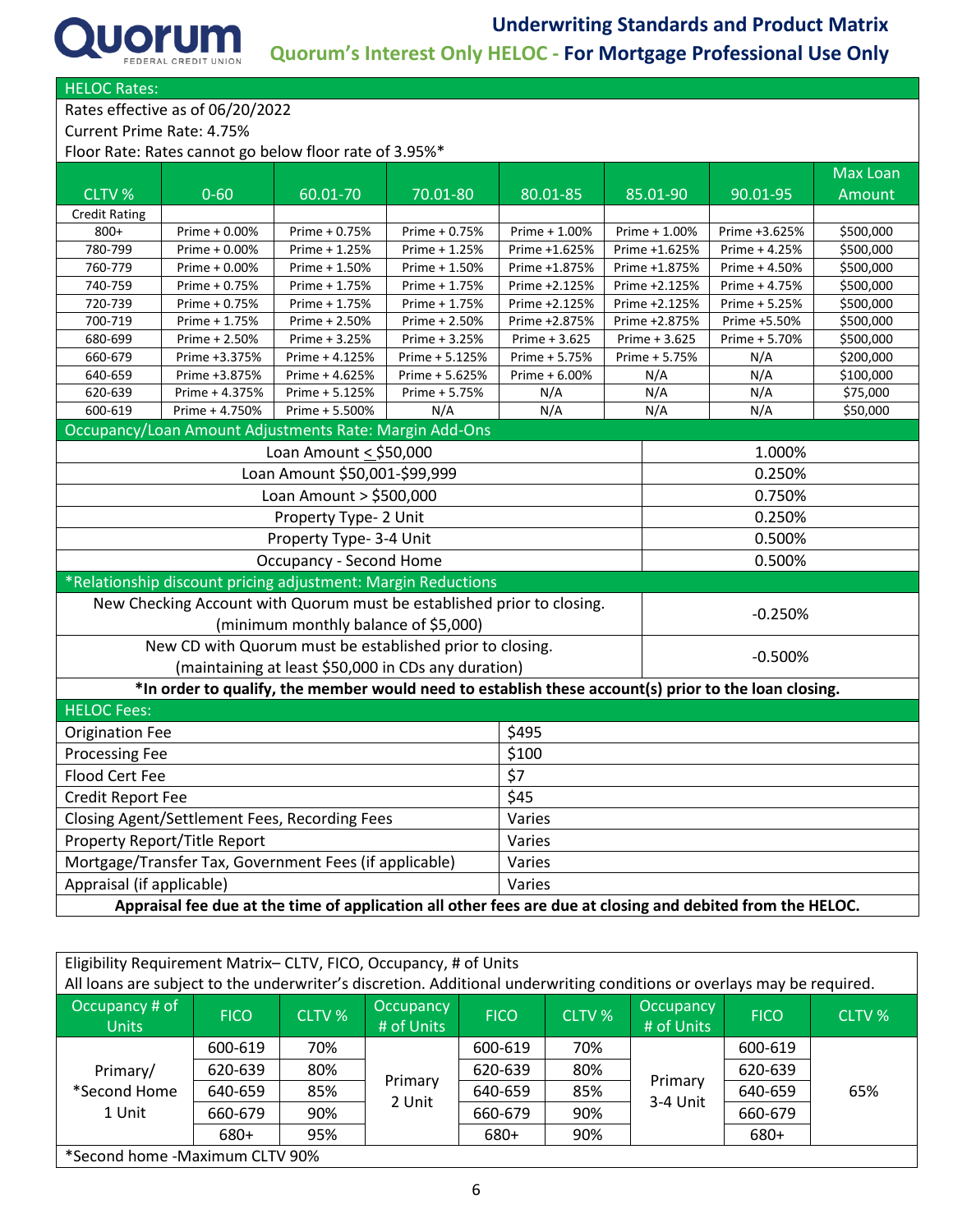

| <b>Valuation Requirement Matrix</b> |                                                 |                        |                        |                                                                                                                              |  |  |  |
|-------------------------------------|-------------------------------------------------|------------------------|------------------------|------------------------------------------------------------------------------------------------------------------------------|--|--|--|
| Loan Amount                         | <b>Loan Purpose</b>                             | Occupancy              | # of Units             | <b>Standard Requirement</b>                                                                                                  |  |  |  |
| $<$ \$100 $K$                       | Simul Purchase<br>Simul Refinance<br>Standalone | Primary<br>Second Home | $1 - 4$ Unit<br>1 Unit | AVM                                                                                                                          |  |  |  |
| > \$100K to \$250K                  | Simul Purchase<br>Simul Refinance               | Primary<br>Second Home | 1 Unit                 | PIW (if applicable) and AVM<br>(supporting PIW value)<br>or<br>Exterior Drive-by or Desktop Appraisal<br>(Allowable by FNMA) |  |  |  |
|                                     |                                                 | Primary                | 2-4 Unit               | <b>Full Appraisal</b>                                                                                                        |  |  |  |
| > \$100K to \$250K                  | Standalone                                      | Primary<br>Second Home | 1 Unit                 | <b>Exterior Drive-by</b>                                                                                                     |  |  |  |
|                                     |                                                 | Primary                | 2-4 Unit               | <b>Full Appraisal</b>                                                                                                        |  |  |  |
|                                     | Simul Purchase                                  | Primary                | $1 - 4$ Unit           | <b>Full Appraisal</b>                                                                                                        |  |  |  |
| $>$ \$250K                          | Simul Refinance<br>Standalone                   | Second Home            | 1 Unit                 | <b>Full Appraisal</b>                                                                                                        |  |  |  |

| Asset Reserve Requirement Matrix                   |                        |                           |                                          |                           |                 |  |  |
|----------------------------------------------------|------------------------|---------------------------|------------------------------------------|---------------------------|-----------------|--|--|
|                                                    |                        |                           |                                          |                           | <b>Minimum</b>  |  |  |
| CLTV %                                             | <b>FICO</b>            | # Units                   | Occupancy                                | Loan Amount               | <b>Reserves</b> |  |  |
| $\leq 95\%$                                        | $600+$                 | 1 -4 Unit                 | Primary/Second                           | $<$ \$50,000              | 0 Months        |  |  |
| $\leq 80\%$                                        | 620-639                | 1 -4 Unit                 | Primary                                  | $>$ \$50,000-\$75,000     | 3 Months        |  |  |
| $< 85\%$                                           | 640-659                | 1 -4 Unit                 | Primary                                  | > \$50,000-\$100,000      | 6 Months        |  |  |
|                                                    |                        | 1 -4 Unit                 | Primary                                  | > \$50,000-\$100,000      | 3 Months        |  |  |
| $< 90\%$<br>660-679                                |                        | $>$ \$100,000 - \$200,000 |                                          | 9 Months                  |                 |  |  |
| 680+<br>$< 90\%$                                   |                        |                           | Primary                                  | $<$ \$100,000             | 0 Months        |  |  |
|                                                    |                        | $1 - 4$ Unit              |                                          | $>$ \$100,000 - \$250,000 | 6 Months        |  |  |
|                                                    |                        |                           |                                          | > \$250,000 - \$500,000   | 9 Months        |  |  |
|                                                    |                        |                           |                                          | > \$50,000- \$100,000     | 6 Months        |  |  |
| > 90%                                              | 680+                   | 1 Unit                    | Primary                                  | $>$ \$100,000 - \$250,000 | 9 Months        |  |  |
|                                                    |                        |                           |                                          | > \$250,000 - \$500,000   | 12 Months       |  |  |
| <b>Additional Reserve Requirement</b>              |                        |                           |                                          |                           |                 |  |  |
|                                                    | Non-Permanent Resident |                           | add three (3) months additional reserves |                           |                 |  |  |
| Second Home                                        |                        |                           | add three (3) months additional reserves |                           |                 |  |  |
| add six (6) months additional reserves<br>3-4 Unit |                        |                           |                                          |                           |                 |  |  |